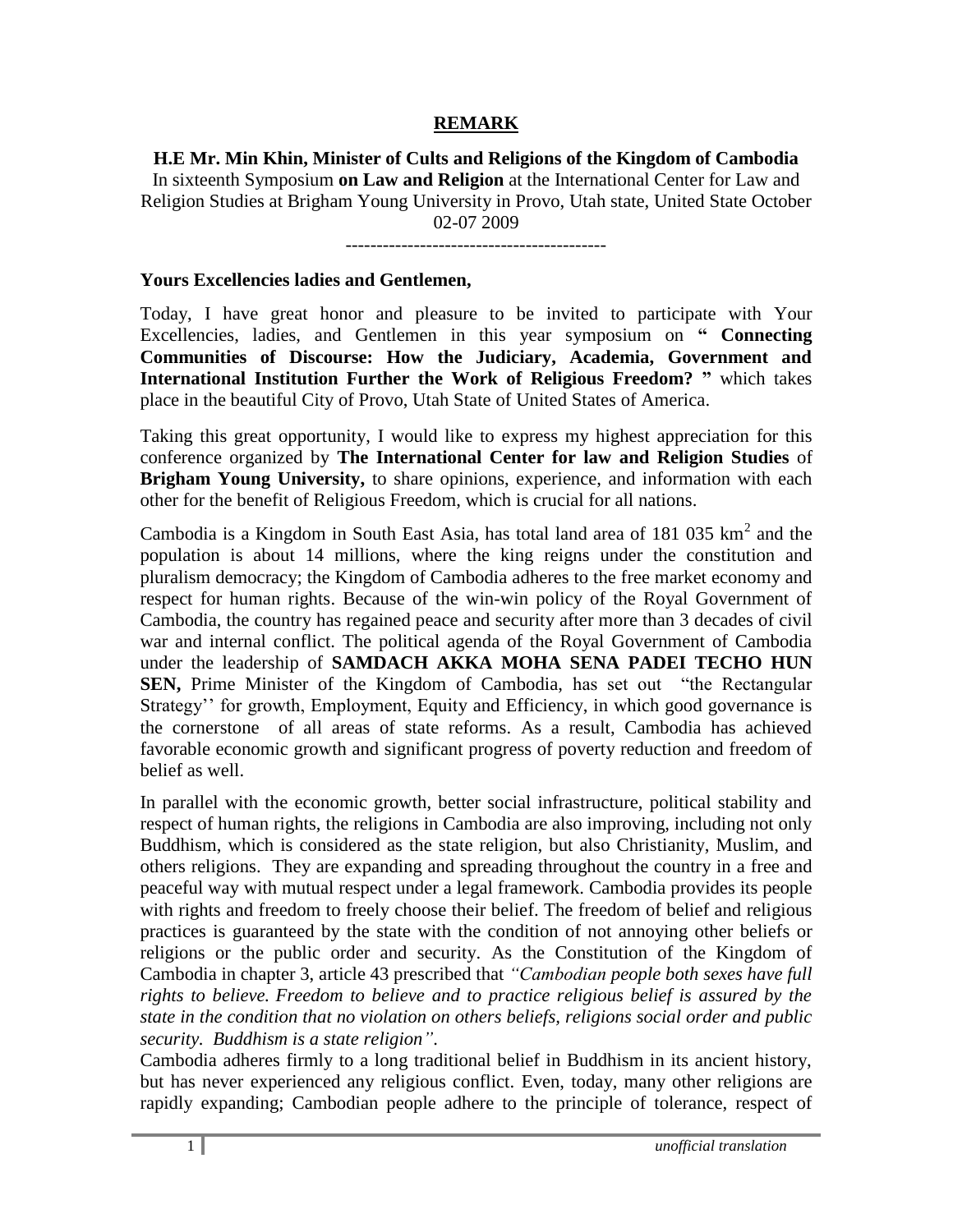each other's rights of religious belief in a good manner. As statistics of the Ministry of Cults and Religions now a day we have around 95% of the population who believe on Buddhism, 3% Muslim, 1% Christian, and the remaining 1% believe on others religions. Buddhism has two sect, Mahanikaya, and Dhammayutti Buddhism, and as total of both sects we have 4,331 Buddhist Pagodas, and 56,040 Buddhist monks. For Muslims the total of mosques and Suravs are 295 and 465,732 believers. Christianity is the third largest religion and has 325 churches, 219 schools, and 135,282 believers. The rest belong to the other religions, such as Mahayana Buddhism, Bahai i.e.

In order to maintain religious harmony in Cambodia for a long-lasting future, the Ministry of Cults and Religions in collaboration with other relevant Ministries has issued some regulations to avoid religious differences among religious groups. In such a sense, we encouraged all the religions to exist in harmony and cooperation in the worldly issue in order to restore and develop the country since January 7, 1979 when the nation was liberated from the massacre by **Pol Pot's** Democratic Kampuchea regime. During that time all religions were eliminated. Consequently, even though the birth of a religion may date back to hundreds or thousands of years ago, all the religions in Cambodia share the same birthdays on the year 1979. This is a strange phenomenon in this country.

Cambodia now gives full religious freedom to all Cambodian people as stipulated in the Constitution. From this standpoint, Royal government of Cambodia has set high priority to the religion sector by inserting this sector to the nation motto that reads, **"Nation, Religion, King ",** with view to simultaneously promoting their advancement, development, and to be complementary to each other. As we have all been aware, the religious sector can be seen as a major contributor to development and maintenance of peace for the whole society.

The term of religious freedom in Cambodia is currently upheld to mean –allowing individuals to believe in, practices and promote the religion of choice without repercussions. This is to mean without interference, harassment, or other repercussions as long as practices are based on, or resulting from, those beliefs and do not break the law. We do not encourage or allow fraud, murder, terrorism acts designed to undermine the government or the constitution. As a fact, the Royal Government of Cambodia acknowledges and supports individuals to have the rights and freedom to abide by their own beliefs and related legitimate practices as long as they are not disturbing the rights and freedom of others. For instance, when one religious believer expresses opinions on another religion, he should take care to do his/her homework. Incorrect comments not only cause ill feelings, but promote an attitude of condescension on the other side. Genuine dialogue, however, is possible only in an atmosphere of mutual respect, based upon a consensus that it is being conducted among equals.

To achieve this, the government encourages that the public administration or government official should take charge of their duty and responsibility with fairness and justice; they should be neutral in holding office or in solving problems. It does not matter whether they are a community leader, village or commune, district and provincial chief or government official, one should avoid or reduce intentionally favoring one faith group over others and one should make sure that everyone has the same religious rights and social or political agenda. It is true that if the village chief is not neutral, neglecting or even banning other religions in his village, that could be a danger. In other villages or communities, commune leader maybe religiously biased, for instance; one is a Muslim,